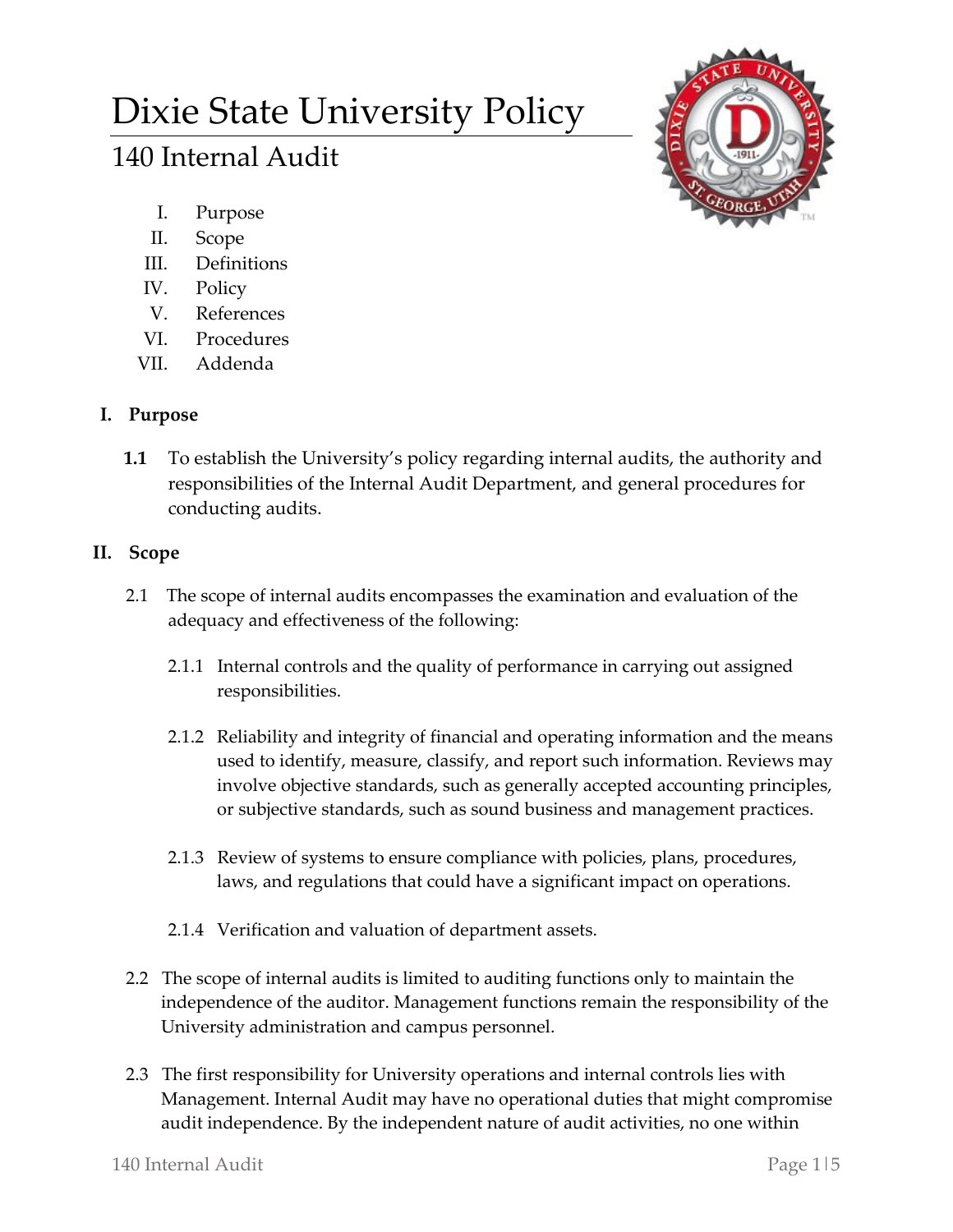Internal Audit shall assume authority or responsibility for any activities audited, investigated, or reviewed (Utah Code 63I-5-302-(1)(b)(ii)). Internal Audit's involvement in no way relieves any department heads, supervisors, or others in managerial positions of the responsibilities assigned to them.

#### **III. Definitions**

- 3.1 *Audit***:** An audit is a systematic process of measuring intended results against actual conditions. An audit results in communicating the results to interested users in a report format. Audits may follow various objectives determined by the audit scope. They may include a number of areas of focus, such as the following types:
	- 3.1.1 *Department Review*: A department review is a current period analysis of administrative functions to evaluate the adequacy of controls, safeguarding of assets, efficient use of resources, compliance with related laws, regulations, University policy, and integrity of financial information.
	- 3.1.2 *Financial Audit*: A financial audit is a historically oriented, independent evaluation performed for the purpose of attesting to the fairness, accuracy, and reliability of financial data.
	- 3.1.3 *Operational Audit*: An operational audit is a future-oriented, systematic, and independent evaluation of organizational activities. Financial data may be used, but the primary sources of evidence are the operational policies and achievements related to organizational objectives.
	- 3.1.4 *Performance Audit*: A performance audit is an independent examination of a program, function, and/or operation or management system to assess whether the entity is achieving economy, efficiency, and effectiveness in the use of available resources.
	- 3.1.5 *Investigative Audit*: An investigative audit is an audit that takes place as a response to a report of perceived concern with an individual's or a department's compliance to University policy, federal law, or Utah State law. Members of the campus community may report concerns of improper activity to the Internal Audit Director on a confidential basis or through the Silent Whistle reporting system.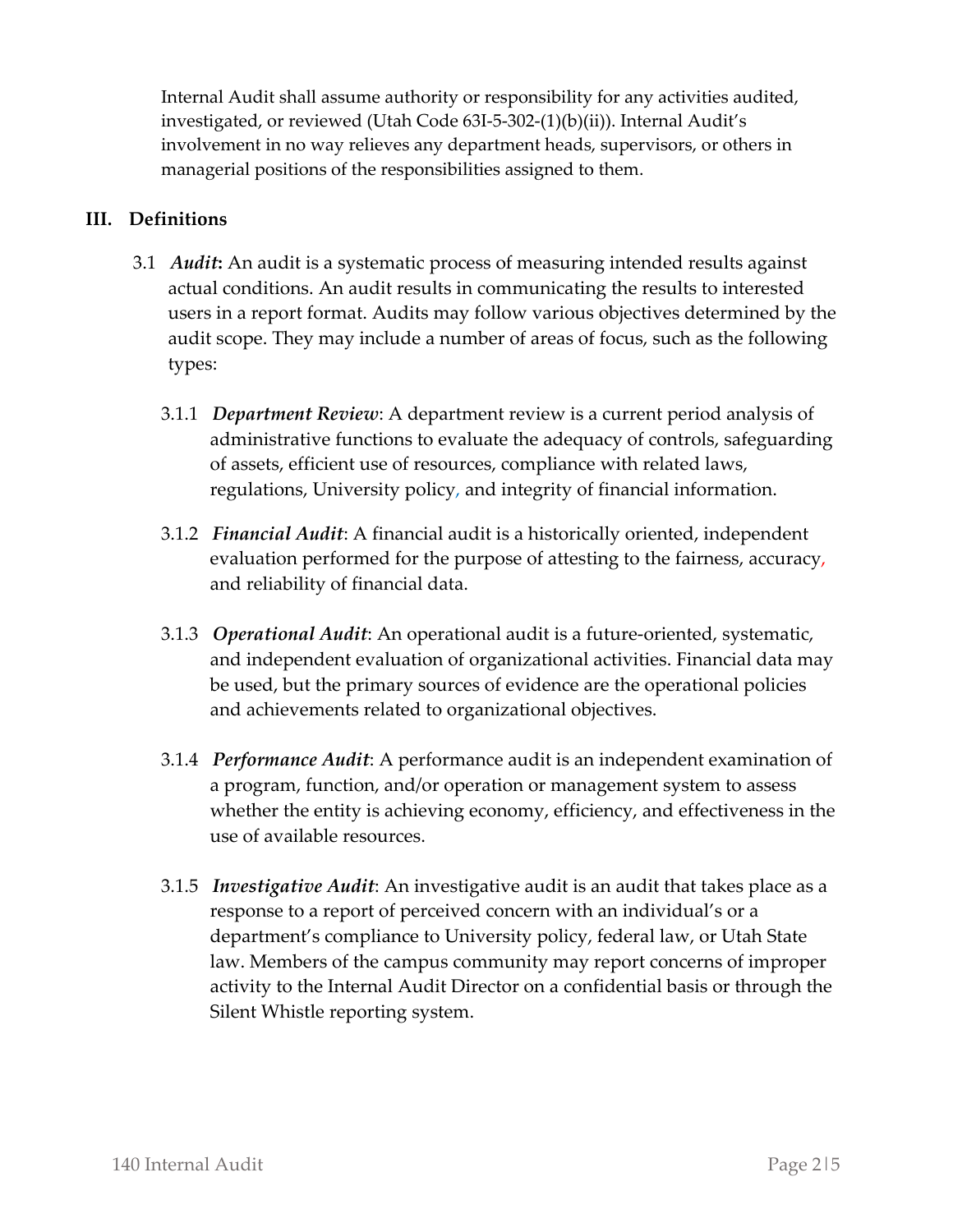- 3.1.6 *Information Systems (IS) Audit*. There are three basic kinds of IS Audits that may be performed:
	- 3.1.6.1 *General Controls Review***:** A general controls review is a review of the controls that govern the development, operation, maintenance, and security of application systems in a particular environment.
	- 3.1.6.2 *Application Controls Review***:** An application controls review is a review of controls for a specific application system. This would involve an examination of the controls over the input, processing, and output of the system data. Data Communications issues, program and data security, system change control, and data quality issues are also considered.
	- 3.1.6.3 *System Development Review***:** A system development review is a review of the development of a new application system. This involves an evaluation of the development process as well as the product. Consideration is also given to the general controls over a new application, particularly if the new operating environment or technical platform will be used.
- 3.1.7 *Limited Review***:** A limited review is a systematic process of inquiries and analytical procedures that are designed to detect material weaknesses and/or nonconformance to generally accepted accounting principles and other applicable standards. A limited review provides a narrow scope but with specific answers to the questions raised. Consequently, a review may disclose certain important matters, but not necessarily all matters disclosed in a full audit. Limited reviews usually require no follow-up actions to determine compliance. However, requests from the appropriate authority (Trustee Audit Committee, University Administration, USHE Commissioner's Office, USHE Board of Regents, etc.), may require a compliance review.
- 3.1.8 *Special Project*: A special project is a work product that summarizes information gathering on a specific subject, reviews specific work performed by a department within the institution, or provides answers to specific questions that may require clarification. These projects generally cover one-time concerns and do not require any follow-up unless requested by the proper authority. Special projects generally aim to satisfy questions, so they may follow a memorandum format or another style best suited to convey the required information.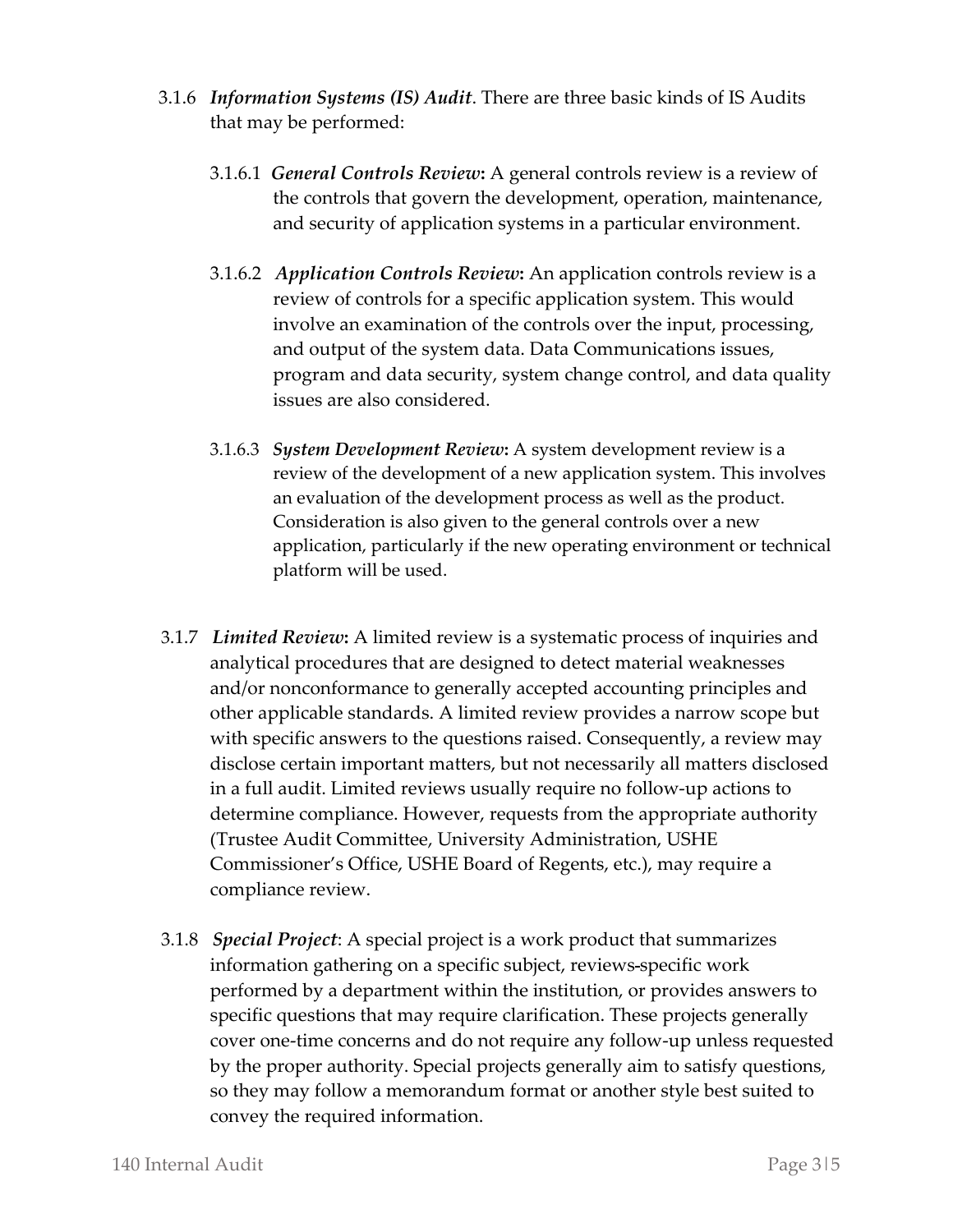- 3.1.9 *Consulting Service*: A consulting service is an advisory service activity, the nature and scope of which are agreed with the client and which are intended to add value and improve an organization's governance, risk management, and control processes without the internal auditor assuming management responsibility.
- 3.2 *Internal Controls***:** Internal controls is the plan of organization and all of the coordinate methods and measures adopted within a business to safeguard its assets, check the accuracy and reliability of its accounting data, promote operational efficiency, increase compliance with applicable rules and regulations, and encourage adherence to prescribed managerial policies.

#### **IV. Policy**

- 4.1 Dixie State University will maintain an Internal Audit Department to oversee a comprehensive program of reviews and audits under the direction of the Board of Trustees Audit Committee as specified in the Utah State Board of Regent policy #R567-4.2.
- 4.2 The Internal Audit Department derives its authority from the Dixie State University Board of Trustees Audit Committee as specified in Utah Code 63I-5- 302 and is authorized to access all institutional records and physical properties relevant to the performance of audits, except as prohibited by law.

#### **V. References**

5.1 Utah Board of Regent Policy R567: Internal Audit Program

<https://higheredutah.org/policies/>

5.2. Utah Code 63I-5-302

#### **VI. Procedures**

#### **VII. Addenda**

7.1 Addendum 1 Internal Audit: Guidelines and Procedures [https://dixiestate.sharepoint.com/:w:/r/sites/pl/\\_layouts/15/WopiFrame.aspx?s](https://dixiestate.sharepoint.com/:w:/r/sites/pl/_layouts/15/WopiFrame.aspx?sourcedoc=%7B440a7413-ffea-48c2-9c5b-e26c425b05fa%7D&action=view) [ourcedoc=%7B440a7413-ffea-48c2-9c5b-e26c425b05fa%7D&action=view](https://dixiestate.sharepoint.com/:w:/r/sites/pl/_layouts/15/WopiFrame.aspx?sourcedoc=%7B440a7413-ffea-48c2-9c5b-e26c425b05fa%7D&action=view)